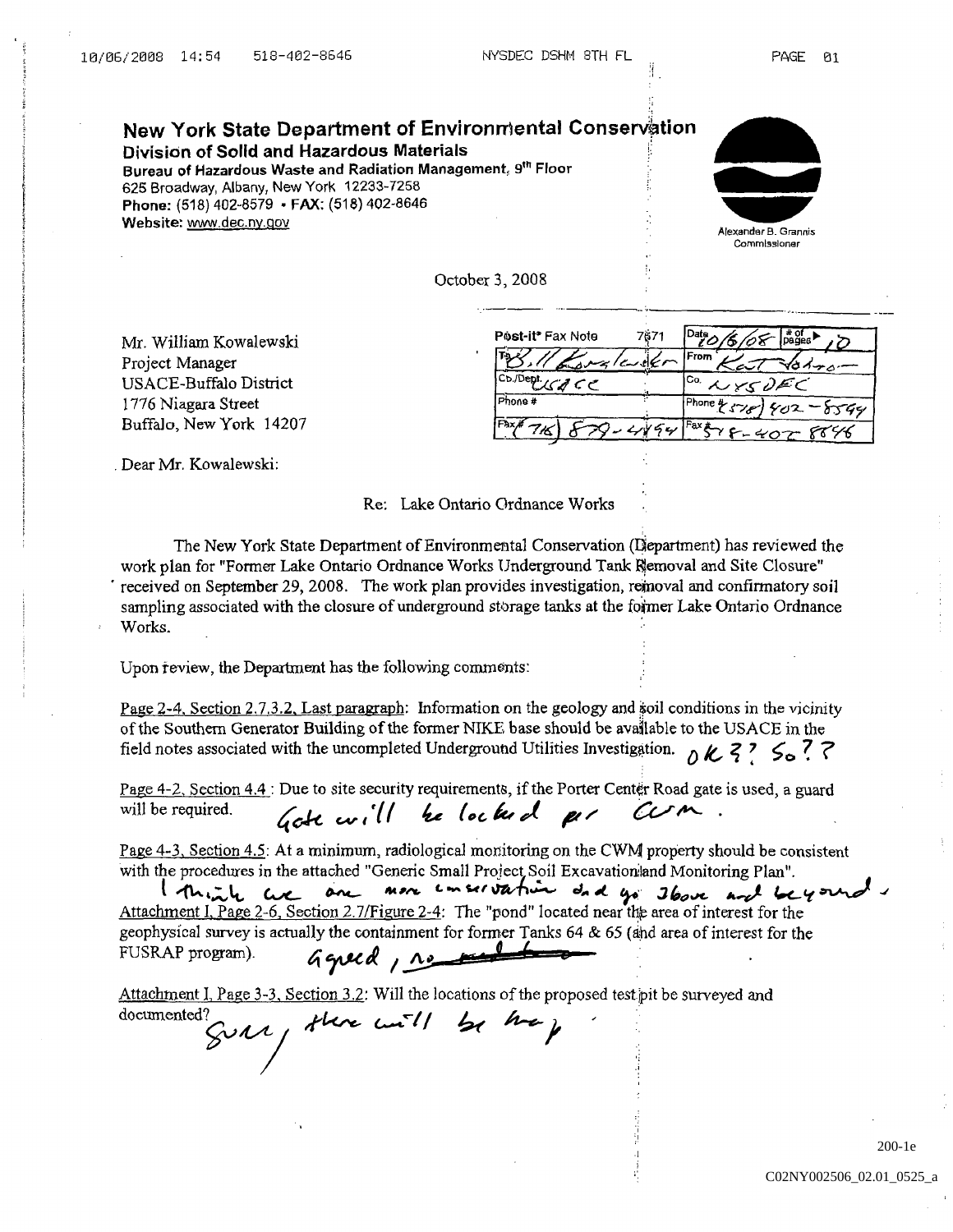William Kowalewski **Page 2** 

Attachment I, Page 3-5, Section 3.5.1: Please provide a Figure showing the proposed staging area for exhumed materials

 $\begin{picture}(20,10) \put(0,0){\dashbox{0.5}(5,0){ }} \put(15,0){\dashbox{0.5}(5,0){ }} \put(15,0){\dashbox{0.5}(5,0){ }} \put(15,0){\dashbox{0.5}(5,0){ }} \put(15,0){\dashbox{0.5}(5,0){ }} \put(15,0){\dashbox{0.5}(5,0){ }} \put(15,0){\dashbox{0.5}(5,0){ }} \put(15,0){\dashbox{0.5}(5,0){ }} \put(15,0){\dashbox{0.5}(5,0){ }} \put(15,0){\dashbox{0.5}(5,0){ }}$ 

Attachment I, Page 3-8, Section 3.8.1: Excavations should be backfilled with native material instead of gravel Can Unt. A

The Department expects to provide oversight of field activities assiociated with this work plan. Please notify the Department at least 10 business days prior to the start of field activities.

If you have any questions on this issue, please contact me at  $(518)$  402-85 $94$ .

Sincerely,<br>
Kent D. Johnson<br>
Senior Engineering Geologist Milh of<br>
Senior Engineering Geologist Milh ped Nort Hill<br>
ped Nort Gar 142<br>
Santa Metheet

Kent D. Johnson Senior Engineering Geologist

cc: J. Reidy, USEPA Region II

ecc: J. Strickland, R-9 S. Calandra, R-9

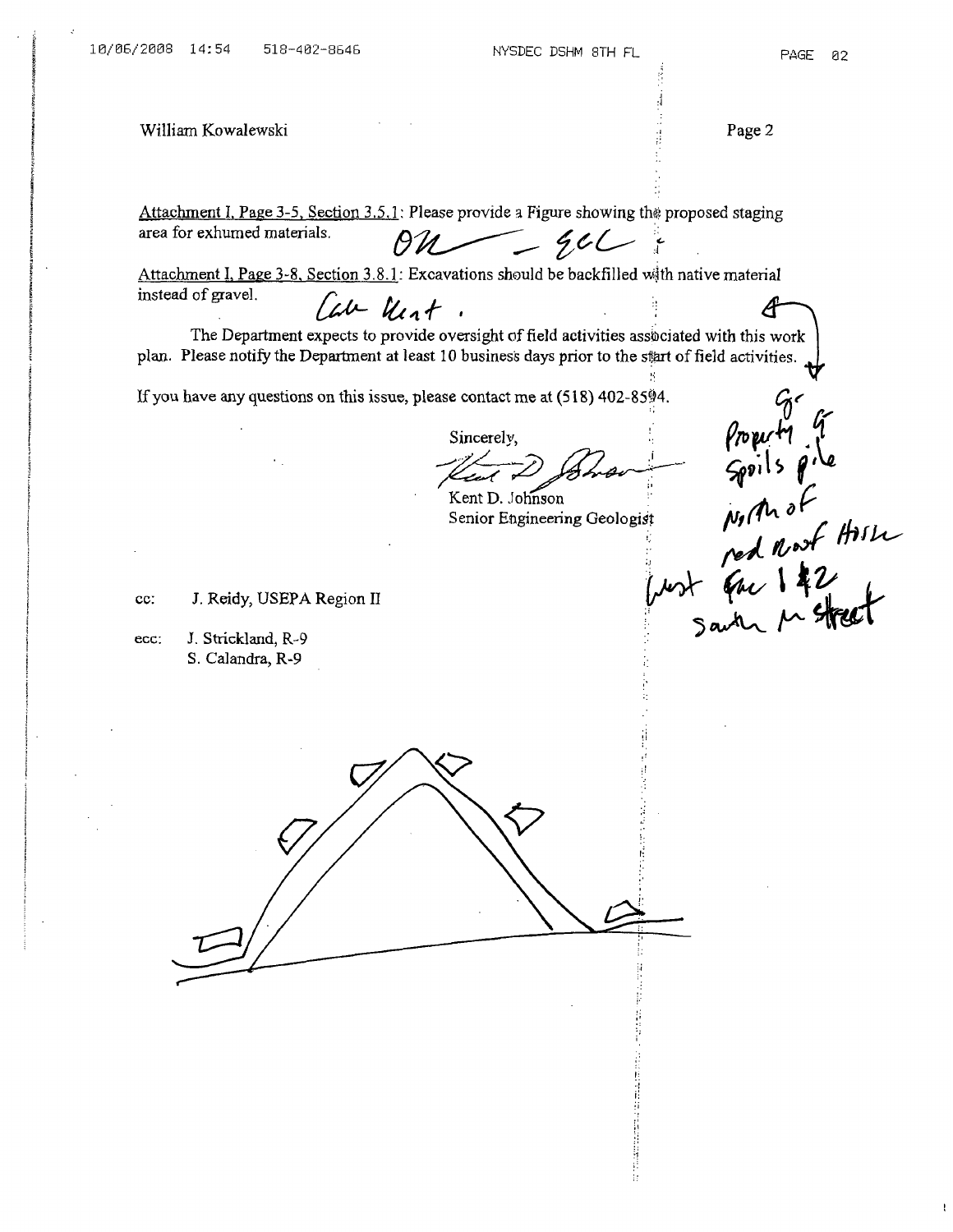**PAGE** 03

# **GENERIC SMALL PROJECT SOIL EXCAVATION MONITORING AND MANAGEMENT PLAN**

## CWM CHEMICAL SERVICES, LLC. **MODEL CITY FACILITY**

September 2005 (Revised December 2005)

Prepared By:

CWM Chemical Services, LLC. 1550 Balmer Road Model City New York, 14107

With Assistance From:

**URS** Corporation 77 Goodell Street Buffalo, New York, 14203

G: Everyone Projects Radiological Info CHR/HRIC SMALL PROJECT SOIL 121305.doc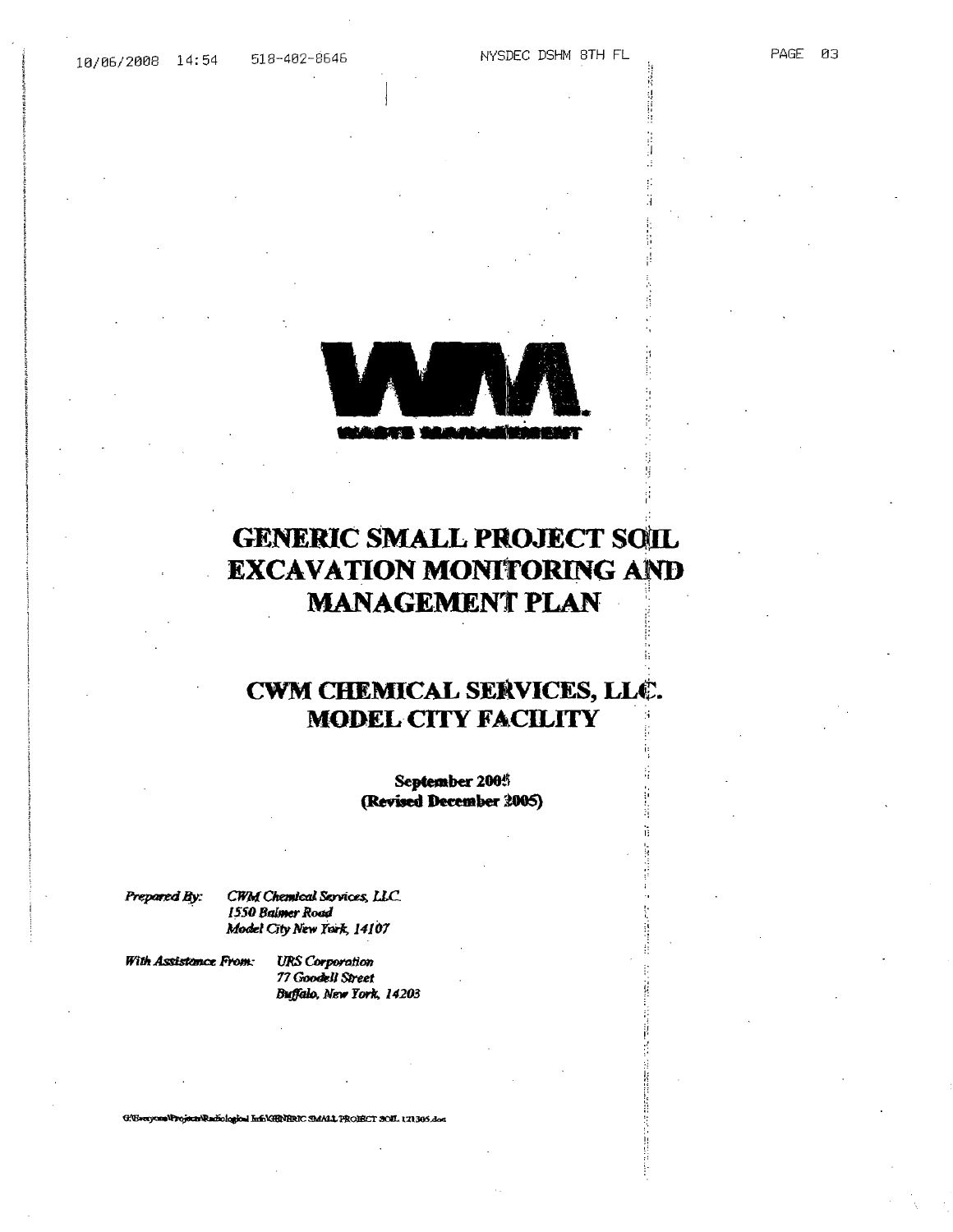$\mathbf{I}$ 

CWM Chemical Services LLC <u>Generic Small Project Soil Excavation Monitoring and Management Plan</u>

September 2005. (Revise LDecember 2005)

### I. Introduction

Prior to being operated as a Treatment, Storage and Disposal Facility (TSDF), the property currently owned by CWM Chemical Services, LLC (CWM), was utilized by the U.S. Government from the early 1940s to the mid 1960s as part of the Lake Ontario Ordinance Works (LOOW). Some of these U.S. Government activities resulted in the contamination of certain areas of the Model City Facility with chemical and radioactive wastes. On April 27, 1972, the New York State Department of Health (NYSDOH) issued an order relating to approximately 614 acres of former LOOW property, which imposed certain restrictions on the use of said property. On June 21, 1974, NYSDOH issued a supplemental order to amend the 1972 brder.

As a result of extensive corrective remedial actions taken at the CWM proferty since the 1972 Order, on May 7, 1992, the Department of Energy (DOE) certified that the maiority of the CWM property was "in compliance with applicable (radiological) decontamination criteria and standards" and provided "assurance that future use of the property will result in no radiological exposure above DOE criteria and standards established to protect members of the general public or site occupants". Decontamination was certified for all properties owned by CWM, with the exception of three properties designated as  $E$ ,  $E'$  and  $G$ . These properties were excluded from the decontamination certification because an area within each property could not be properly assessed due to inaccessibility and the DOE could not confirm that contamination did not exist in these areas. The three insecessible areas were  $(1)$  soil beneath Lagoon 6 and the berm surrounding that lagoon on Property E, (2) soil beneath a roadway and PCB storage tanks on Property  $E'$ , and (3) soil beneath the liquid treatment poind on the western edge of Property  $G$ .

Based on the May 7, 1992, DOE letter, on December 23, 2003, CWM requested that the NYSDOH execute an order to rescind and vacate the 1972 and 1974 Omlers for all CWM property, except properties E, E' and G. After reviewing all historical documentation and data related to the areas covered by the Orders, both in the NYSDOH files and provided by CWM, the NYSDOH determined a potential for residual radiological contamination still exists and that monitoring is necessary prior to and during any excavation activities. In order to address this concern, the NYSDEC included permit condition J.3.a. in Module II (Corrective Action) of CWM's Sitewide Permit.

As required by condition J.3.a of Module II (Corrective Action) of CWM's Sitewide 6 NYCRR Part 373 Permit, a revised Generic Small Project Soil Excavation Monitoring and Management Plan is being submitted. This plan was not written for any specific project but, rather, will be followed for all minor excavations and soil disturbance projects in any location at the CWM facility whose area affects 1,000 square meters (10,764 square feet) or less of existing soils and involves the removal of less than  $150 \text{ m}^3$  (196 cubic yards) or less of soil. Projects, which are anticipated to disturb an area greater than this will require the submission and approval of a project-specific monitoring plan.

The purpose of this program is to confirm that there is no radiological contamination in areas to be excavated for site maintenance or small project activities. Prior to initiating a small project excavation, both New York State Department of Conservation (NYSDEC) and NYSDOH will be notified.

G:\fivetyotic\Projects\Radiological heli+CENERIC SMALL PROJECT SOH. 121105.doc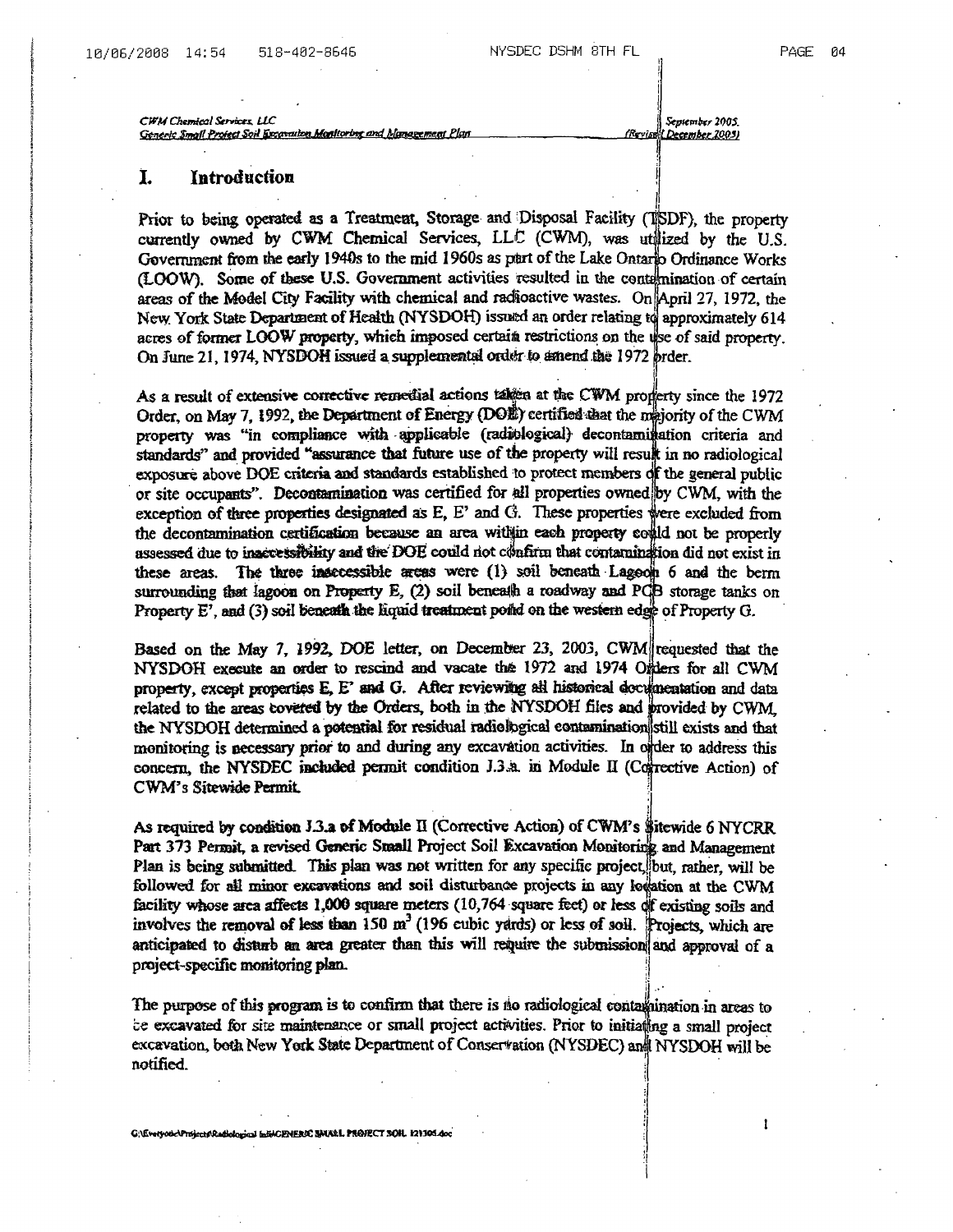CWM Chemical Services, LLC <u>Generic Small Project Soll Excavation Monitoring and Management Plan</u>

September 2005. Rond 1 December 2005)

### Π. **Radiation Survey**

In most cases, it is expected that the surface survey in the area of the interdded excavation will have been performed or will be performed as part of the Sitewide Gamma Radiation Walkover Survey by a qualified consultant (see Site Radiological Survey Plan for details and Appendix 1 for example resumes of survey personaet). Survey personnel will use a 2-nth x 2-inch Sodium Iodide (NaI) gamma scintillation detector with a scaler/ratemeter, or equivalent. The approximate detection sensitivities will be 2120 pCi/g for Th-230, 2.8 pCi/g for Ra-226 and 39 pCi/g for U-238, following the guidance of NUREG-1507 (U.S. Wuclear Regulatory Commission, 1998) using nominal literature values for background, response and site conditions for Ludham detectors. Refinements to these detection sensitivity estimates will be made, as necessary, based on actual instrument response and background data gathered during site survey activities (see Site Radiological Survey Plan for calculated values of detector efficiencies). The walkover survey will use gamma ray detectors, coupled to count rate metels, sub-meter global positioning systems (GPS) and data loggers to automatically record the radiation levels and their locations. The electronic record of the survey results will be downloaded and transferred to a computer for processing and entry into a geographical information system for analysis.

In the case of an urgent project (eg. a water line bileak), the surface also of the intended excavation will be scanned by a manual walkover by a qualified contractor sing a 2-inch  $x$  2inch Sodium ledide (Nal) gamma scintillation detector with a scaler/ratemeter. The analyst will walk at a speed of approximately 2 feet per second while passing the detector within 6 inches of the ground surface in a serpentine fashion. Audible output of the instrument will be monitored. At locations of increased activity, the reading on the meter will be reviewed and the value recorded. Decumentation will include a sketch of the area to be excavated and GPS data to document its bocation as well as reference to site landmarks. Alternately, survey data may be used to document the location.

All instrumentation will have current calibration (within the past 12 months of more frequently if recommended by the manufacturer). Daily field performance checks (i.e. background and source check) will be conducted in accordance with individual instrument use frocedures. These performance checks will be performed prior to daily field activities and at any time the instrument response appears questionable. Only data obtained using instruments that satisfy the performance requirements will be accepted for use in the evaluation.

An initial investigation level of 16,000 counts per minute (cpm) will be employed. A media specific investigation level may be used after development of such values as part of the Sitewide Radiation Survey. The investigation level of 16,000 cpm is consistent with other radiation surveys performed in WNY as well as being approximately one and one-half times the general site background of 10,000 cpm. If an area above the investigation level is identified during the surface survey, the characterization, sampling and analysis developed as purt of the Sitewide Radiological Investigation Soil Sampling Plan (URS, Ottober 2005) will be followed. As long as the surface survey does not identify any areas above the investigation level, the small project excavation may proceed. If the excavation will be deeper than six inches (6"), the newly exposed soil will be surveyed after approximately each 5" of soil is removed In addition, the

 $\boldsymbol{\mathsf{2}}$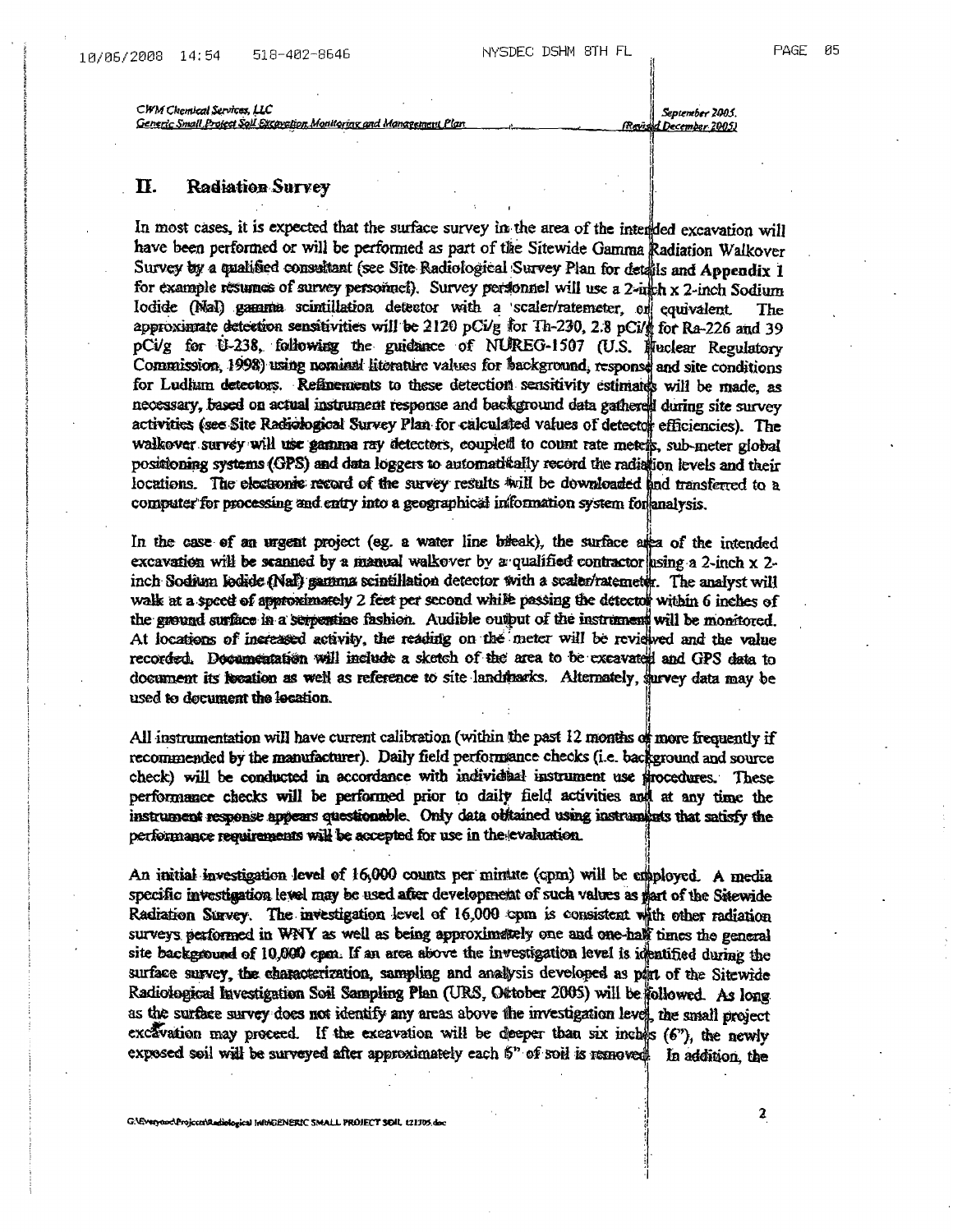CWM Chemical Services, LLC 3005. The contract of the contract of the contract of the contract 2005.

Generic Small Project Soil Excercion Monitoring and Management Plan

Revolved December 2005)

excavated soil staged in stockpile or stored in containet(s) will be scanned with the survey meter to verify that the material is below the investigation level. The walls and floor of the completed excavation will also be scanned to ensure that no material above the investigation level has been exposed

If a reading greater than the investigation level is detected, the approximate area of increased activity will be delineated and the requirements of the attached Health & Safety Plan (HASP) will be followed (see Appendix 2). If a reading exeeds 110,000 cpm, all work will cease. Before the assigned health physicist leaves the project area, a one minute static count will be taken with the detector located no more than 2 inches above the ground surface. The data will be forwarded to the NYSDEC and NYSDOH for review and consultation. If the readings are less than  $110,000$  cpm and it appears that there is a localized spot of activity  $\ll 1$  square foot), the soil may be excavated and placed in a container. Prior to excavation, specified Personal Protective Equipment (PPE) will be donned. Efforts will be made to minimize dusting and release during excavation (eg. soil may be wetted prior to removal). After soil exceeding the investigation value is removed, the exposed surface will be surveyed to ensure that the potentially impacted soil has been completely removed. Impacted soil will be sampled and the samples sent off-sire for isotopic uranium, thorium, radium, as well as gamma spectroscopy, testing. CWM will coordinate split sampling as requested by the NYSDEC and NYSDOH. All results will be reviewed with both the NYSDEC and NYSDOH. If it is determined that the soil is a radioactive waste, it will be stored for transfer to an appropriate facility by the UIS. Army Corps of Engineers (USACE) or be disposed of by CWM in accordance with all applicable laws and regulations, no later than two years after it has been excavated. CWM will also consult with the New York State Department of Labor as to whether or not CWM's radioactive materials license must be modified to authorize storage of the soil while arrangements are made for disposal. If the area appears to be  $\geq$  square foot, the project will be suspended and the agencies consulted. If the excavation is suspended, prevention of air dispersion and run-on/run-off control will be priorities while the finding is discussed with the agencies The excavation eea may be covered with a tarp, or backfilled with soil while options are evaluated. Access to the area will be restricted until a decision is reached.

### ilL Potential Chemical Contamination

Similar to the radiation scanning, a Foxboro TVA-1000 air monitor with a flame ionization detector (FID) will be used to screen the soil for the presence of volatile organic contamination. The instrument will be calibrated prior to use. The exposed soil will be screened by personnel from CWM's laboratory or environmental department. Depending on the configuration and equipment used to perform the excavation, the method of screening the soil will vary. If the soil is removed in layers, cath newly exposed soil layer may be screened for the presence of volatile organics, or if a deeper excavation is required, the soil may be sereened in the excavator bucket as it is removed. Several different soil screening methods may be utilized injorder to effectively screen the material in the safest and economical means is necessary. In addition, the excavated soil staged in a stockpile or stored in container(s) will be scanned with the FID to determine if<br>any volatile organics appear to be present in the soil. If a reading above 10 ppm is obtained, the soil will be considered to be potentially chemically contaminated. In addition, if odor or discoloration is noted or a colored sheen is present on water present in the excavation, chemical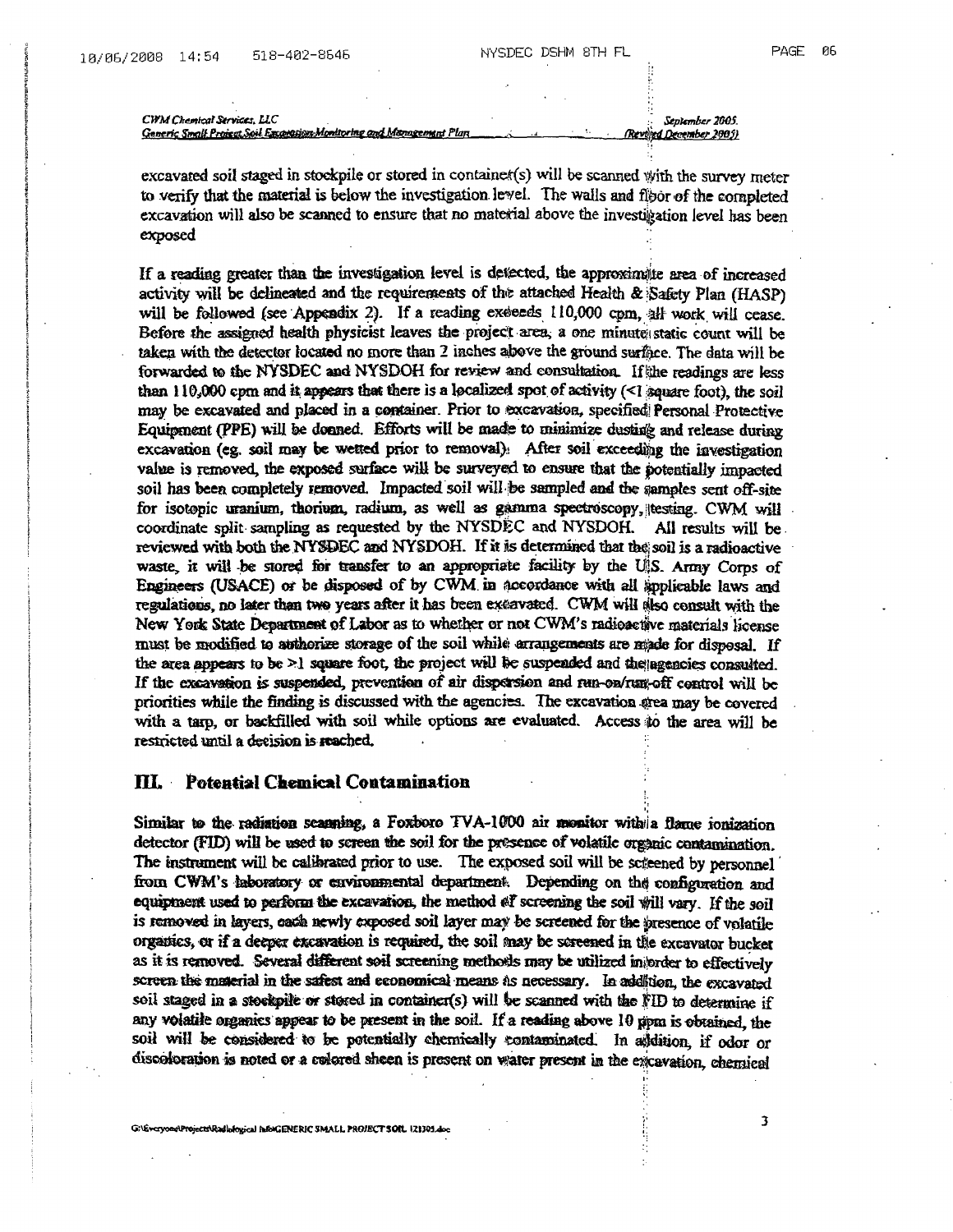CWM Chemical Services, LLC <u>Generic Small Bronnet Soil Economical Monitoring and Management Plan</u>

September 2005 (Revised December 2003)

contamination will be suspected. In these areas, CWM's Contamination Colltrol Program (HS-1144) and Personal Protective Equipment (HS-1161) procedures will be followed. Potentially contaminated soil will be containerized rather than stockpiled to prevent dispersion or run-off of contaminants.

Based on the information obtained during the FID screening and the historical contamination data for the area of the excavation that was compiled during the facility's RCRA Facility Investigation (RFI), the soil will be assigned one of the following flur categories for management. If sampling and analysis is specified, representative sample(s) will be collected by CWM laboratory or environmental personnel in accordance with SDP 2004 (Appendix 3, ref. Section 7.8.4) and tested by CWM's ELAP/NELAP certified laboratory.

- 1. Historic data and screening procedures do not indicate the presence of chemical contamination.
	- a. Soil may be used for backfill, placed in a soils stockpile for figure use on-site or placed in the landfill as a non-hazardous waste.
- 2. Historic data indicates the potential presence of chemical confamination in the excavated soil, but no chemical contamination is detected by the screening procedures.
	- a. Soil may be used to backfill the excavation; or
	- b. If the soil is being considered for placement in a soil stockpile or disposal in the landfill, a representative sample will be collected and tested for  $PCBs$  and  $VOCs$ .
		- i. If the PCBs are >1 ppm, the soil will not be placed in a mockpile.
		- ii. If the PCBs are >50 ppm, the soil will be managed as a hazardous waste.
		- iii. If any volatile organics are detected, the historical activities for the area will be considered to determine if any listed waste hodes apply. The constituent concentration(s) will be evaluated to determine if any are high enough that the soil could qualify as characteristic. If the soil qualifies as a hazardous waste, the constituent concentrations will be reviewed against the UTS to determine if the soil netets the LDR standards or the alternate soil standards. If the soil meets either of these standards, then it will be landfilled as a hazardous waste after the completion of the appropriate paperwork (LDR form).
		- iv. If the soil is determined to be non-hazardous, it may be disposed of in the landfill, or if it contains  $\leq$  ppm VOCs, it may be placed in a soil stockpile for future use; or
	- c. An economic based conservative assumption may be made and the soil managed as a RCRA/TSCA waste for inclueration disposal in lieu of completing PCB and VOC testing.
- 3. Historic data does not indicate the potential presence of chemical contamination in the excavated soil, but chemical contamination is detected by the sereening procedures. Follow 2.b. or 2 c. above. If chemical contamination is found in an area not previously identified in the RFI, the conditions in Module II (Corrective Action Requirements) of the facility's Sitewide Permit will be followed (eg. Wewly Discovered. SWMU<sub>5</sub>).

G.\Everyon&Projects\Radiological InfoICENERIC SMALL PNOJECT SON. 121307.do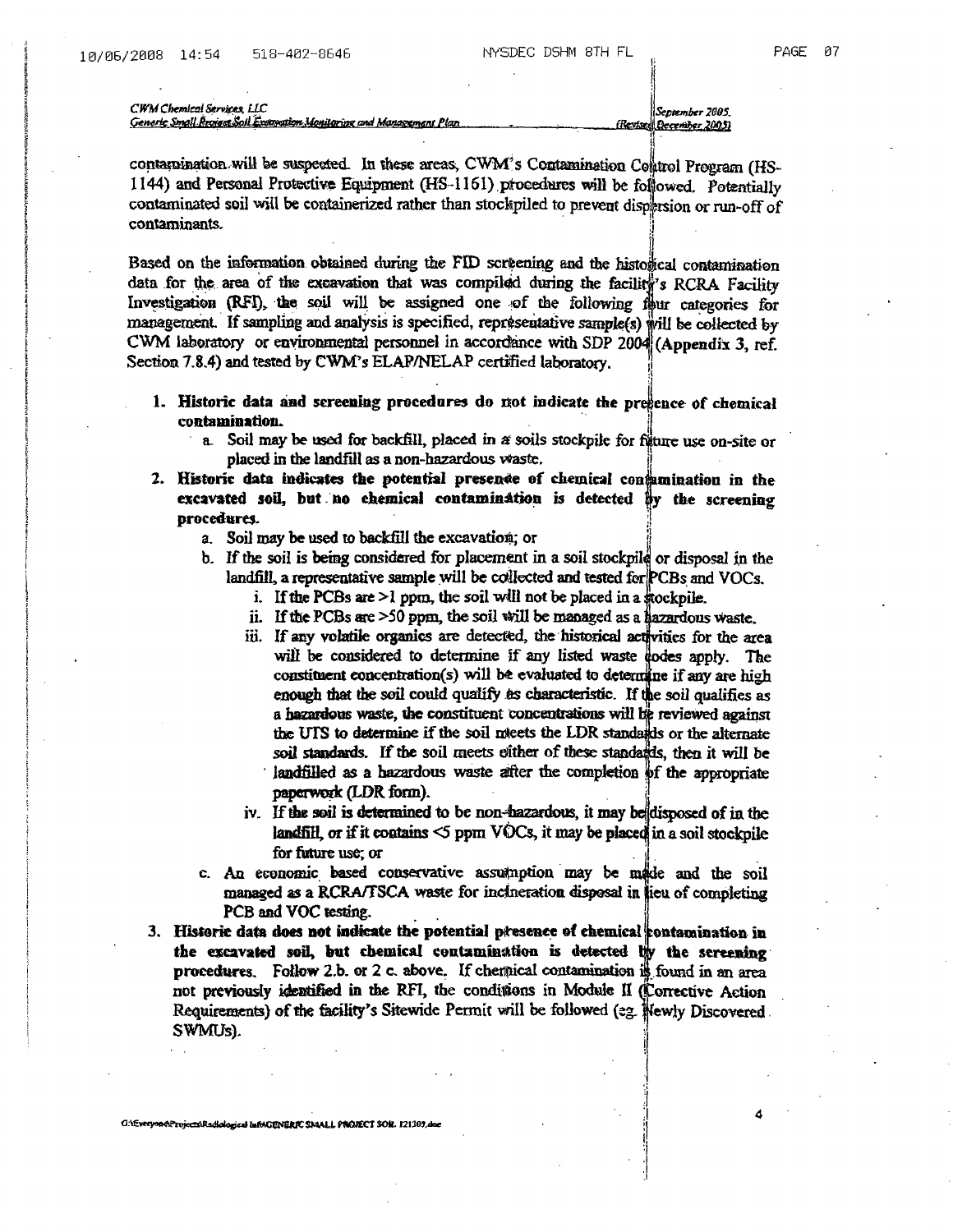$\mathbf{3}$ 

| CWM Chemical Secritors, LLC                                        | September 2005.               |
|--------------------------------------------------------------------|-------------------------------|
| Generic Small Project Soil Examption Manipulng and Management Plan | <b>Rious d December 2005)</b> |
|                                                                    |                               |

4. Historic data and sereening procedures indicate the presence of chemical contamination in the excavated soil. Follow 2.b or 2.c above.

### IV. Reporting

ONEveryone\Projects\Radiological faEAGENERIC SMALL PROJECT SOIL 121305.doc

The data from the surveys will be compiled and added to a brief description of the project. A copy of these small project reports will be included with the environmental monthly monitoring reports, which are submitted in accordance with CWM's Sitewide 6NYCHR Part 373 Permit. An example report is included in Appendix 4.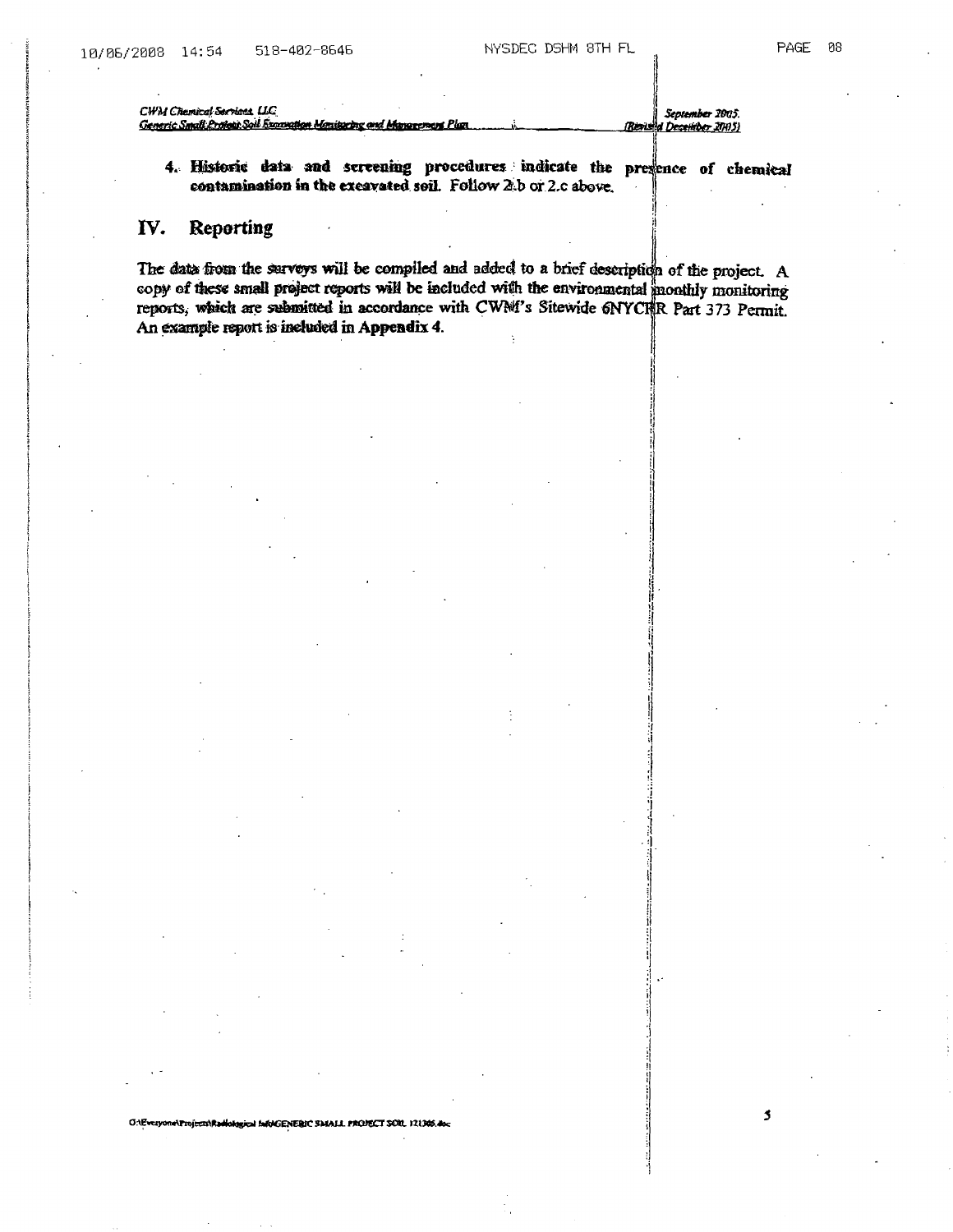

## CWM Chemical Services, LLC.

## Generic Small Project Soil Excavation Monitoring and **Management Report**

| Prepared By:        |                                                                          |              |                               | Date of Report:                     |  |
|---------------------|--------------------------------------------------------------------------|--------------|-------------------------------|-------------------------------------|--|
|                     | <b>Description of Excavation Location:</b>                               |              |                               |                                     |  |
|                     |                                                                          |              |                               |                                     |  |
|                     | GPS Northing:                                                            |              | <b>Purpose of Excavation:</b> |                                     |  |
| <b>GPS</b> Eastern: |                                                                          |              |                               |                                     |  |
| <b>Elevation:</b>   | msl                                                                      |              |                               |                                     |  |
|                     | 1. Radiological Survey Scan                                              |              |                               |                                     |  |
|                     | <b>Rad Scan Performed By:</b>                                            |              | Date of Rad Survey:           |                                     |  |
|                     | <b>Rad Instrument Used:</b>                                              |              | Date of Calibration:          |                                     |  |
|                     | Documentation of QC checks performed before and after survey (describe): |              |                               |                                     |  |
|                     |                                                                          |              |                               |                                     |  |
|                     | Description of Rad Survey performed:                                     |              |                               |                                     |  |
|                     | Rad Scan Survey Results:                                                 |              |                               |                                     |  |
| Time.               | <b>Sean Survey Data</b>                                                  | <b>Units</b> |                               | Scan Location (Layer, Lift, Bottom) |  |
|                     |                                                                          |              |                               | $\frac{1}{\sqrt{2}}$                |  |
|                     |                                                                          |              |                               |                                     |  |
|                     |                                                                          |              |                               |                                     |  |
|                     |                                                                          |              |                               |                                     |  |
|                     |                                                                          |              |                               |                                     |  |
|                     |                                                                          |              |                               |                                     |  |
|                     |                                                                          |              |                               |                                     |  |

Note: Attach sketches, maps or drawings of scan and sample locations as necessary to document exact location of excavation activities.